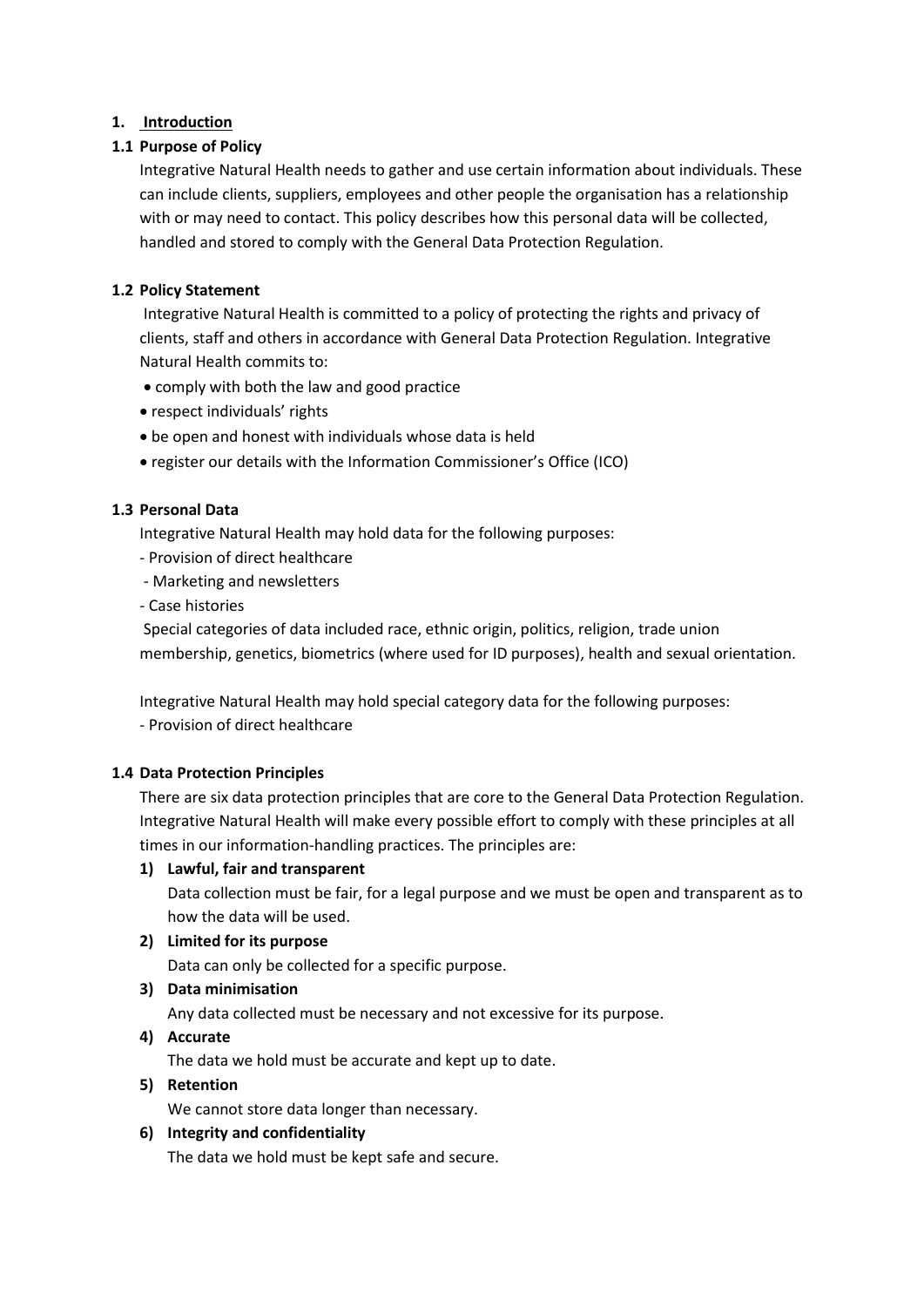### **1.5 Key risks**

The main risks are in two key areas:

- information about individuals getting into the wrong hands, through poor security or inappropriate disclosure of information
- individuals being harmed through data being inaccurate or insufficient

## **2. Responsibilities**

Integrative Natural Health is the data controller for all personal data held by us and is responsible for:

- Analysing and documenting the type of personal data we hold
- Checking procedures to ensure they cover all the rights of the individual
- Identifying the lawful basis for processing data
- Ensuring consent procedures are lawful

• Implementing and reviewing procedures to detect, report and investigate personal data breaches

• Storing data in safe and secure ways

• Assessing the risk that could be posed to individual rights and freedoms should data be compromised

### **3 Data Recording, Security and Storage**

### **3**.**1 Data accuracy and relevance**

Integrative Natural Health will ensure that any personal data we process is accurate, adequate, relevant and not excessive, given the purpose for which it was obtained. We will not process personal data obtained for one purpose for any unconnected purpose unless the individual concerned has agreed to this or would otherwise reasonably expect this.

## **3.2 Data security**

Integrative Natural Health will keep personal data secure against loss or misuse. Where other organisations process personal data as a service on our behalf, we will establish what, if any, additional specific data security arrangements need to be implemented in contracts with those third-party organisations.

### **3.3 Storing data securely**

• In cases when data is stored on printed paper, it will be kept in a secure place where unauthorised personnel cannot access it

- Software used to store/handle data will also comply with GDPR regulations
- Printed data will be shredded when it is no longer needed

• Data stored on a computer will be protected by strong passwords that are changed regularly. A password manager will be used to create and store passwords.

• Data stored on CDs or memory sticks will be encrypted or password protected and locked away securely when they are not being used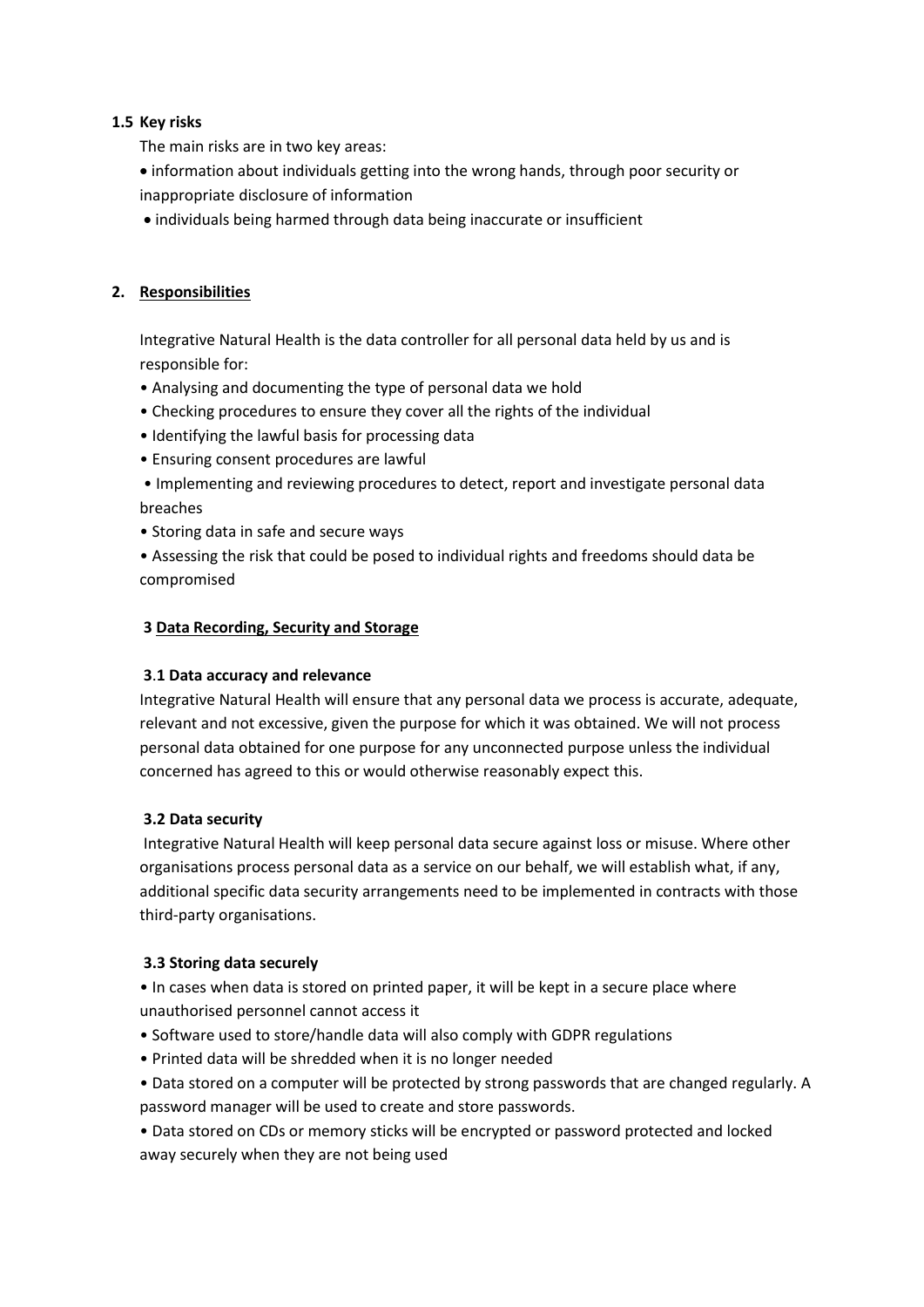- Cloud services used to store personal data will be assessed for compliance with GDPR principles. An authenticator app will be used to access cloud data.
- Servers containing personal data must be kept in a secure location, away from general office space
- Data will be regularly backed up.
- All servers containing sensitive data must be protected by security software
- All possible technical measures will be put in place to keep data secure

3.4 Data retention Integrative Natural Health will retain personal data for no longer than is necessary.

## **4 Accountability and Transparency**

Integrative Natural Health will ensure accountability and transparency in all our use of personal data. We will keep written up-to-date records of all the data processing activities that we do and ensure that they comply with each of the GDPR principles. We will regularly review our data processing activities and implement measures to ensure privacy by design including data minimisation, pseudonymisation, transparency and continuously improving security and enhanced privacy procedures.

## **5 Consent**

Integrative Natural Health will ensure that consents are specific, informed and plain English such that individuals clearly understand why their information will be collected, who it will be shared with, and the possible consequences of them agreeing or refusing the proposed use of the data. Consents will be granular to provide choice as to which data will be collected and for what purpose. We will seek explicit consent wherever possible. We will maintain an audit trail of consent by documenting details of consent received including who consented, when, how, what, if and when they withdraw consent. For online consent, we may use a cryptographic hash function to support data integrity. Alternatively we will maintain the consents information in a spreadsheet with links to the consent forms. We will regularly review consents and seek to refresh them regularly or if anything changes.

## **6 Direct Marketing**

Integrative Natural Health will comply with both data protection law and Privacy and Electronic Communication Regulations 2003 (PECR) when sending electronic marketing messages. PECR restricts the circumstances in which we can market people and other organisations by phone, text, email or other electronic means. We will seek explicit consent for direct marketing. We will provide a simple way to opt out of marketing messages and be able to respond to any complaints.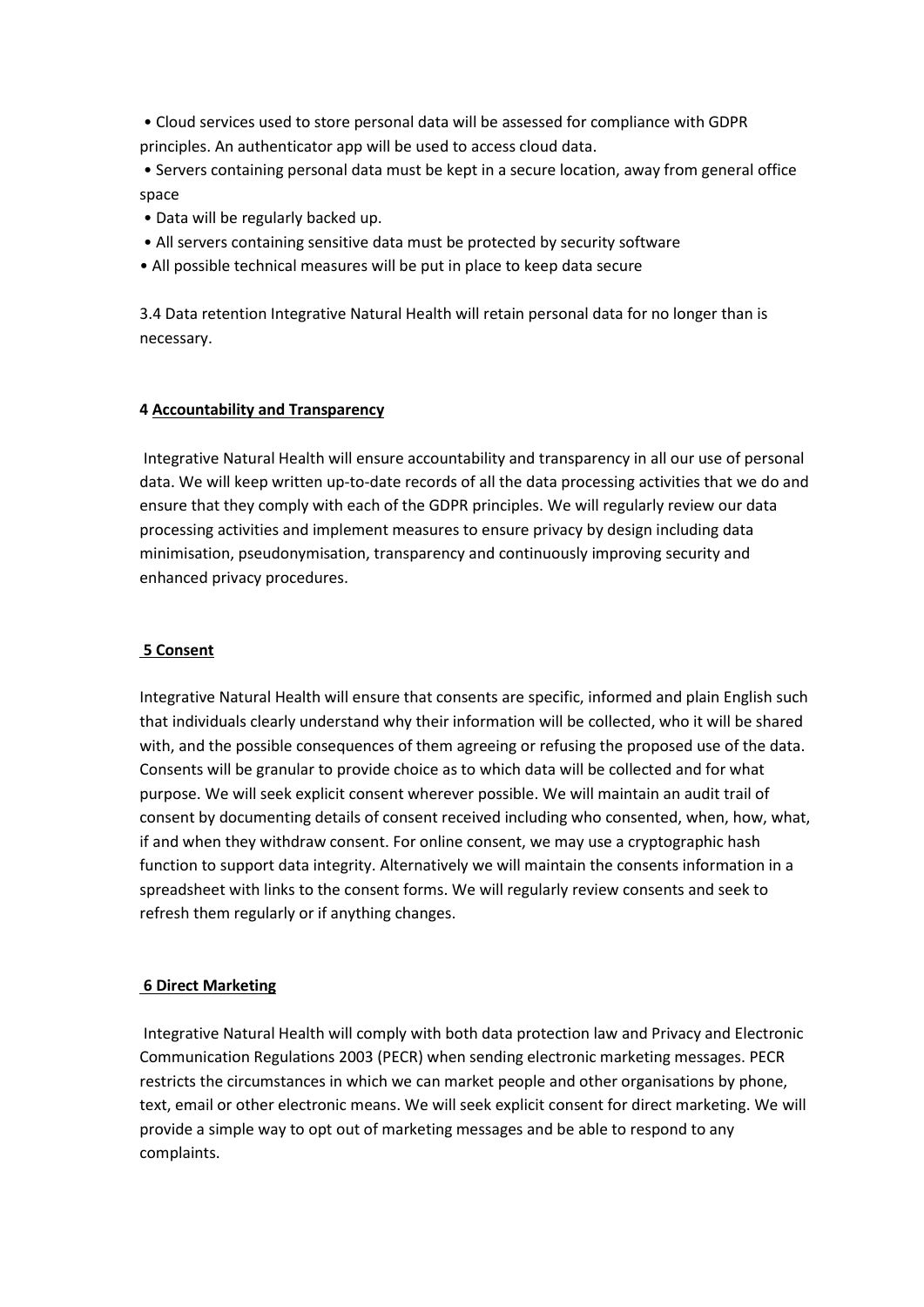## **7 Subject Access Requests**

### **7.1 What is a subject access request?**

An individual has the right to receive confirmation that their data is being processed, access to their personal data and supplementary information which means the information which should be provided in a privacy notice.

## **7.2 How to deal with subject access requests**

Integrative Natural Health will provide an individual with a copy of the information requested, free of charge. This will occur within one month of receipt. We endeavour to provide data subjects access to their information in commonly used electronic formats (as described in section 4.3). If complying with the request is complex or numerous, the deadline can be extended by two months, but the individual will be informed within one month. We can refuse to respond to certain requests, and can, in circumstances of the request being manifestly unfounded or excessive, charge a fee. If the request is for a large quantity of data, we can request the individual specify the information they are requesting. Once a subject access request has been made, we will not change or amend any of the data that has been requested. Doing so is a criminal offence.

### **7.3 Data portability requests**

We will provide the data requested in a structured, commonly used and machine-readable format. This would normally be a PDF file, although other formats are acceptable. We must provide this data either to the individual who has requested it, or to the data controller they have requested it be sent to within one month.

### **8 Transferring data internationally**

There are restrictions on international transfers of personal data. We will not transfer personal data abroad without express consent.

### **9 Third Parties**

### **9.1 Using third party controllers and processors**

We may use third-party Service Providers to manage your personal data. **Practice Better**

Practice Better is an electronic practice management tool that stores health records, appointment information, and communication between practitioners and clients. For more information on the privacy practices of Practice Better, please visit the Practice Better Privacy web page: <https://practicebetter.io/privacy/>

### **9.2 Contracts**